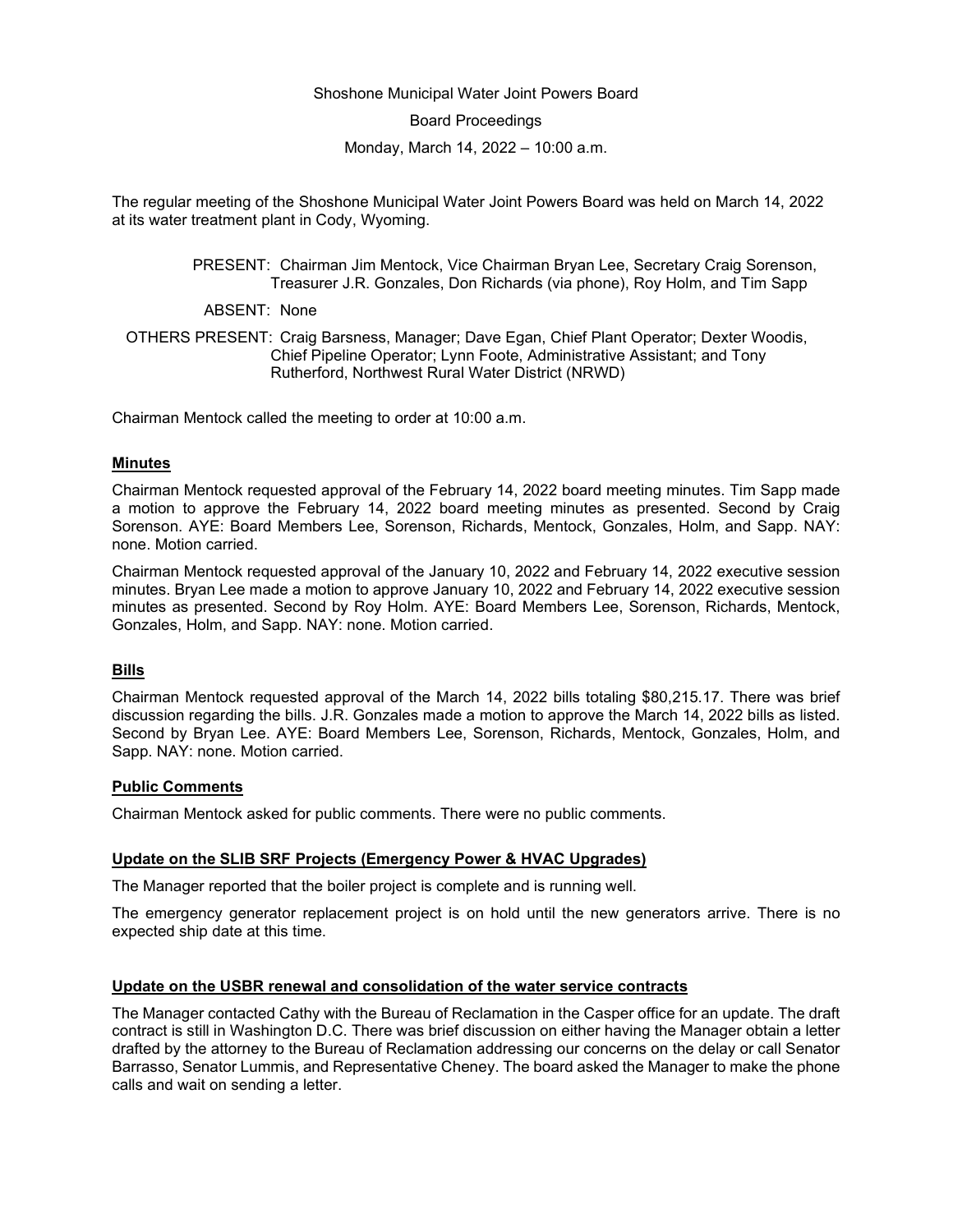# **Update on the filter wash water waste valve replacements**

The Manager reported that the project is complete, in service, and working well.

# **Update on Loan Refinancing**

The Manager reported that First Bank of Wyoming is currently working on the refinancing of the loan at a 2.60% fixed rate for the life of the loan (approximately 16 years). Barbara Bonds has begun her share of the work, and we should receive a working draft in the coming weeks.

# **Audit Proposal**

The Manager presented the board with the Audit Services Proposal from Steckman & Thomas with an allinclusive fixed rate for the next three years (FY2022, FY2023, and FY2024) at \$10,450.00 per year. There was brief discussion on the possibility of a single audit which would be an additional fee of \$4,500.00. Craig Sorenson made a motion to accept the Audit Services Proposal as presented. Second by Bryan Lee. AYE: Board Members Lee, Sorenson, Richards, Mentock, Gonzales, Holm, and Sapp. NAY: none. Motion carried.

# **Preliminary Budget**

The Manager presented the board with the preliminary budget for FY2023 and discussed each line item. No decisions were made.

# **Chief Plant Operator's Report**

- The Chief Plant Operator reported that things are running well and presented an overview of the Monthly Production Summary report.
- Production for February was down 10% from January due to a shorter month.
- Chemical costs for February were down 6% from January.
- Chemical prices in general are rising.
- The filter wash water waste valve project is complete.
- Currently getting ready for spring run-off, exercising valves, and completing structure cleaning.

# **Chief Pipeline Operator's Report**

- The Chief Pipeline Operator reported that the pipeline is running smooth.
- There is a planned pipeline shutdown for replacements and repairs at Pressure Control Station #2, #3, #4, and #6. Each entity that will be affected has been notified.
- Cody is using their new tank, but not yet using their pump station. There are no anticipated issues.

# **Manager's Report**

- WYO-STAR interest for February has not yet posted. WYO-STAR I interest for January was 0.205%. WYO-STAR II interest for January was 0.958%.
- Water use figures for February were down 2.6% over the previous February. Water use figures are up 3.8% for the fiscal year.
- There was brief discussion on the Engineering Associates estimate for replacing the valves in the Filter Gallery. The Manager has put this project on the Intended Use Plan with SLIB.
- The Manager gave an overview of the City of Cody Beacon Hill tank project. Currently Cody is filling the tank by gravity. Bob Martin will be here the week of March 28, 2022 to start up their new pump